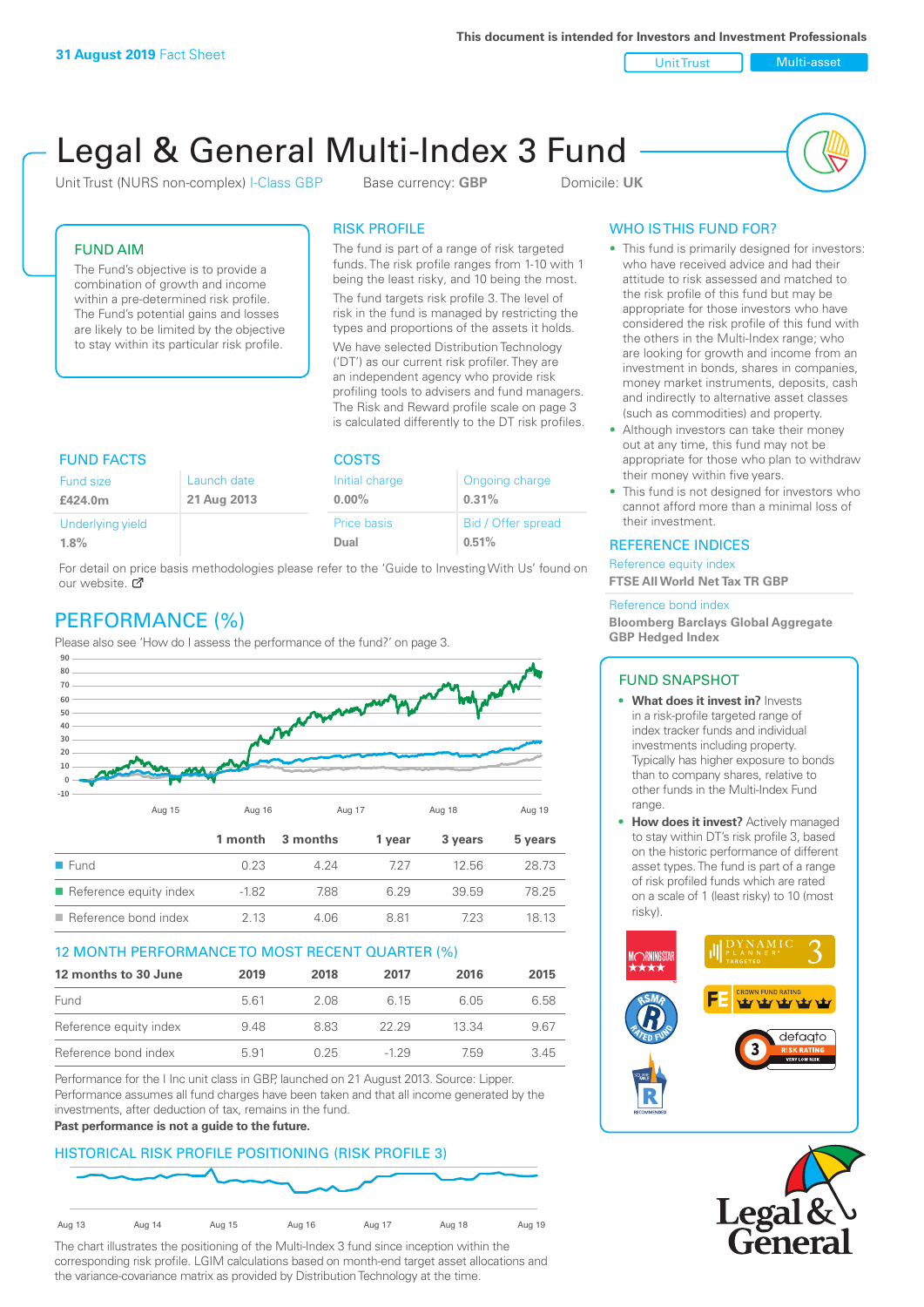# Legal & General Multi-Index 3 Fund

Unit Trust (NURS non-complex) I-Class GBP

# PORTFOLIO BREAKDOWN

All data source LGIM unless otherwise stated. Totals may not sum due to rounding.





## FUND MANAGERS

The fund managers have responsibility for managing the multi-index fund range. They are part of the Multi-Asset Funds (MAF) team in LGIM. This team focuses on designing and managing multi-asset funds that are tailored to match the specific objectives of various client types. The team sits within a wider Asset Allocation team which combines both depth of experience with a broad range of expertise from different fields, including fund management, investment consulting and risk management roles.

# TOP 10 HOLDINGS (%)

| L&G Sterling Corporate Bond Index Fund                 | 9.7 |
|--------------------------------------------------------|-----|
| L&G Global Inflation Linked Bond Index Fund            | 8.8 |
| <b>LGIM Global Corporate Bond Fund</b>                 | 8.4 |
| L&G All Stocks Gilt Index Trust                        | 8.2 |
| L&G US Index Trust                                     | 5.9 |
| L&G Short Dated Sterling Corporate Bond Index Fund     | 5.7 |
| L&G Emerging Markets Government Bond (US\$) Index Fund | 5.3 |
| <b>L&amp;G UK Index Trust</b>                          | 4.6 |
| L&G Japan Index Trust                                  | 3.6 |